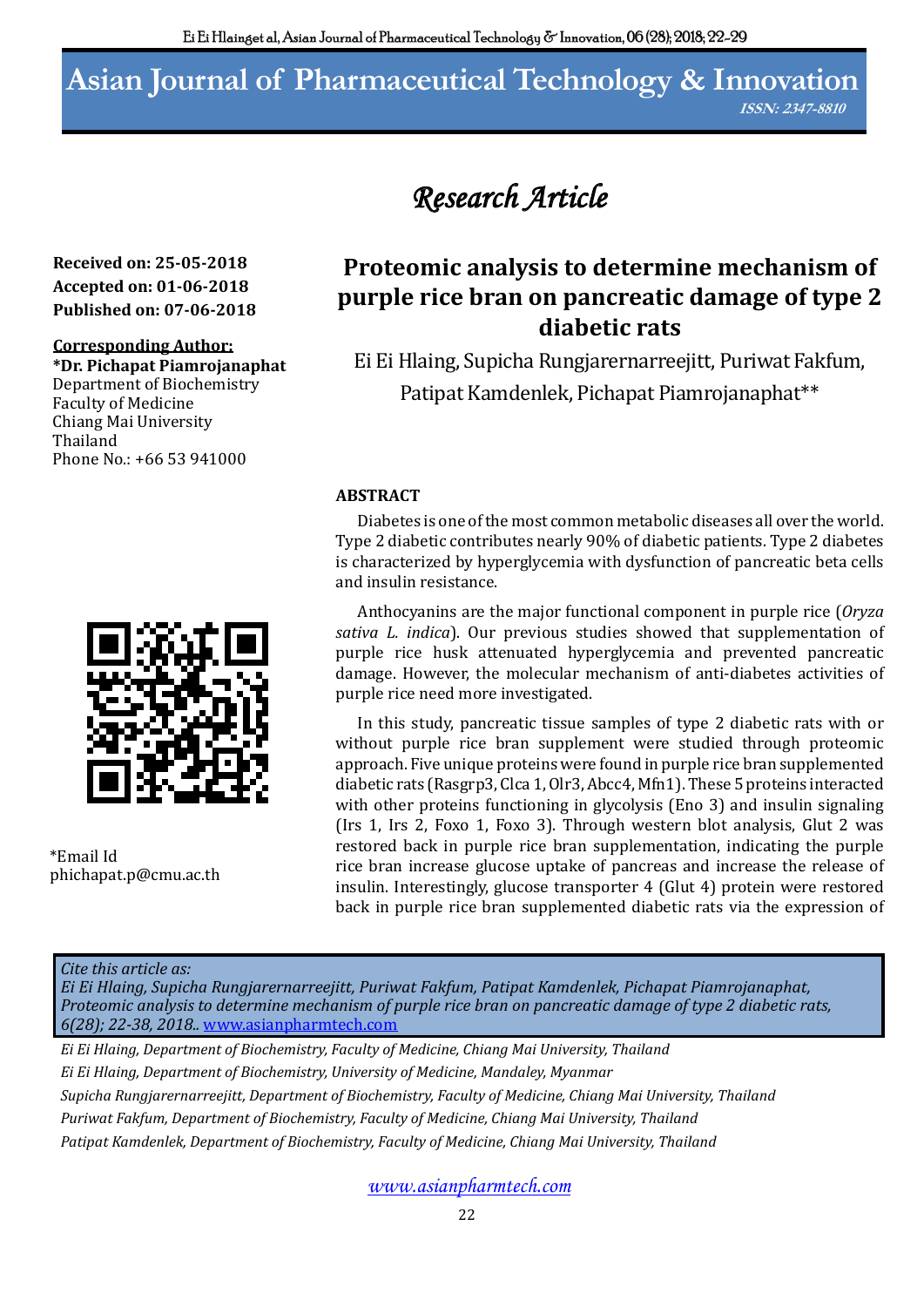#### Sai Grandhi et al, Asian Journal of Pharmaceutical Technology & Innovation, 06 (28); 2018; 23-29

Myosin I heavy chain (Myo 1c). Moreover, unique protein Rasgrp 3 might promote pancreatic β-cell proliferation via Ras/MEK pathway together with phosphorylation of Akt protein. This is the first study to show the molecular mechanism of purple rice bran on pancreatic tissue of diabetes rats. All of the results suggested that purple rice bran could increase glucose uptake, insulin signaling and β-cells survival.

**Key-words**: Type 2 diabetes, Purple rice bran, Proteomic analysis, Pancreatic tissue

#### **INTRODUCTION**

Diabetes is one of the most common metabolic diseases all over the world. International Diabetes Federation (IDF) estimated that prevalence of diabetes continues to rise reaching 642 million by 2040 (1). In type 2 diabetes, the body builds up resistance to insulin and more insulin is needed to bring down blood glucose levels. As a result the pancreas needs to produce more insulin than it would normally need to. If the pancreas can no longer produce enough insulin to bring down sugar levels, the symptoms of diabetes will begin to appear. Type 2 diabetes comes on gradually and it can take up to years for symptoms to appear. Further development of type 2 diabetes can lead to loss of insulin producing beta cells from the pancreas (2).

The principal features of type 2 diabetes are an abnormal sensitivity of peripheral tissues to insulin and decreased levels of hormone secretion. In pancreatic β cells, glucose oxidation and lipid peroxidation always lead to reactive oxygen species production, and which are normally detoxified by catalase and superoxide dismutase. However, β cells are composed of small amount of these proteins and glutathione peroxidase (antioxidant enzyme). Excess of glucose and lipid lead to formation of large amount of reactive oxygen species in β cells, followed by damage to cellular components. Additionally, reactive oxygen species are known to enhance NF-KB activity, which potentially induces  $\beta$  cell apoptosis (3)

In the presence of glucose, fatty acid oxidation in β cells is inhibited. As a result, there will be accumulation of long chain acyl coenzyme A, which has been proved to be a part of normal insulin secretion process. However, on the other hand, long-chain acyl coenzyme A can also diminish the insulin secretion by opening potassium channels of β cells. Another possible mechanism is the reduction insulin secretion by inhibiting Akt activity. Akt overexpressed mice increased insulin secretion together with higher beta cell mass (4). Conversely, a kinasedead mutant of Akt transgenic mice decrease in glucose stimulated insulin secretion (5). Another proposed mechanism is that an increased expression of uncoupling protein 2 which would lead to decrease ATP production from respiratory chain and reduction in insulin secretion. Reduction in insulin secretion, oxidative stress, mitochondrial dysfunction and apoptosis leads to  $\beta$  cells dysfunction and reduction in cell mass.

Purple rice (*Oryza sativa L. indica*) is cultivated in Southeast Asia, including Thailand, China and Indonesia. Major functional component of pigmented rice is anthocyanins. Anthocyanins have been proved to have antioxidant, anti-inflammatory, anti-diabetes and anti-hypercholesterolemia. Our previous study also showed that anthocyanin-rich bran from Thai purple rice genotype Kum Doi Saket ameliorated hyperglycemia and hyperlipidemia in high-fat diet plus STZ induced type 2 diabetic rats. We revealed that supplementation of purple rice extract not only attenuated hyperglycemia, but also prevented the rise in pancreatic lipid peroxidation and enhanced the pancreatic antioxidant defense capacity (6). However, the molecular mechanism has not been investigated. Nowadays, proteomics study becomes the interesting research scope for analyzing different protein expressions in different diseases. It is used to explore molecular pathways and find biomarkers. Therefore, the present study, the proteomic technique was performed to investigate whether the antidiabetic effect of anthocyanins-rich bran from Thai purple rice was associated with the improvement of pancreatic structure and function in type 2 diabetic.

#### **MATERIALS AND METHODS**

#### **Tissue Preparation and Homogenization**

In this study, twenty adults male wistar rats were provided by Dr. Narissara Lailerd and colleagues from Department of Physiology, Faculty of Medicine, Chiang Mai University (protocol number: 27/2558). Pancreatic tissues were sacrificed from four group of five rats each including Group I: normal rats control (NDC); Group II: normal rats receiving normal diet supplemented with purple rice bran at a dose of 50 g /kg diet (NDR); Group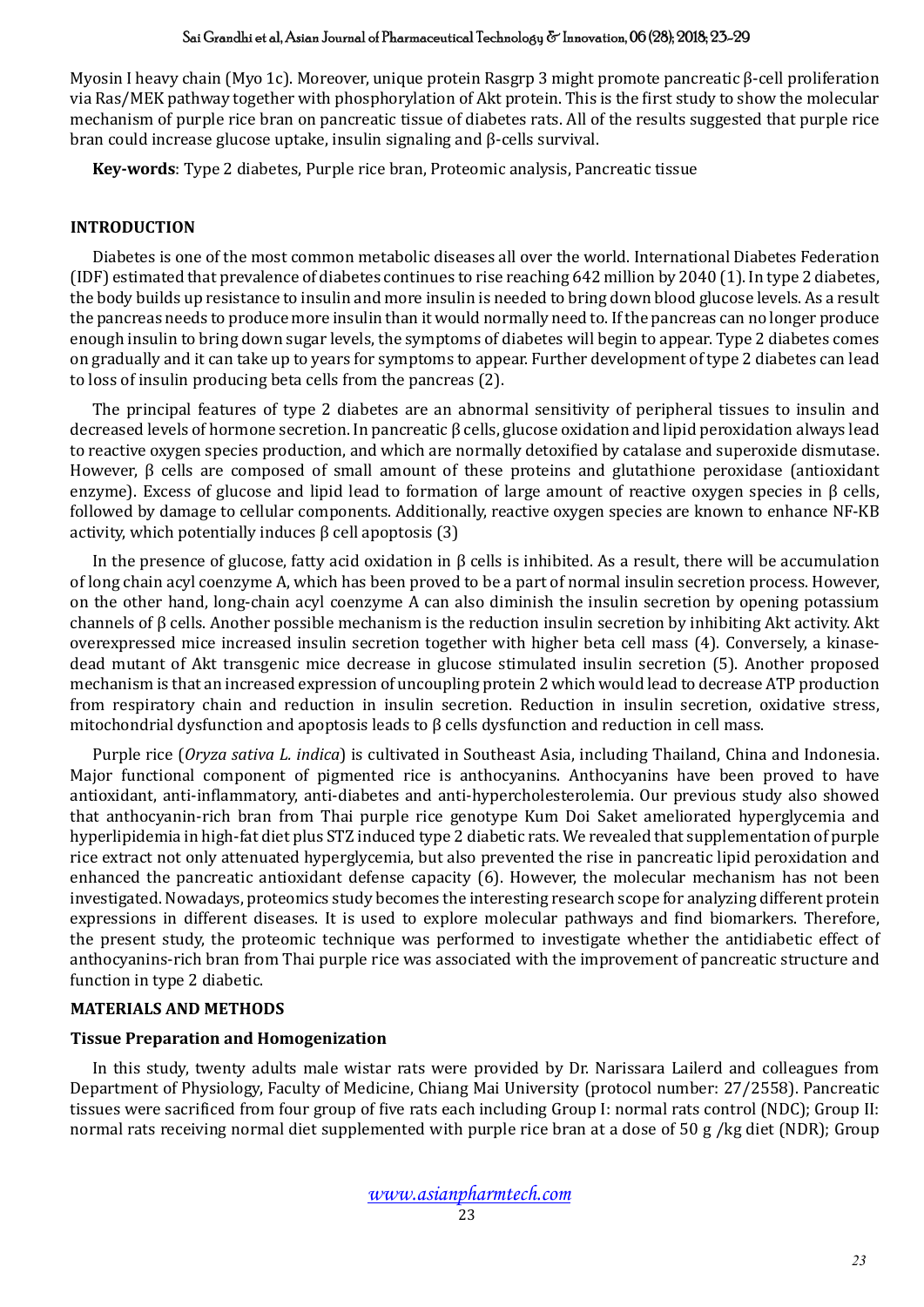III: type 2 diabetic rats control (DM2C); Group IV: type 2 DM rats received high-fat diet plus purple rice bran 50 g /kg diet (DM2R).

Pancreas tissues were pulverized in liquid nitrogen using mortar and pestle. Then fine powder was dissolved in 1 ml of 0.5% SDS. The mixture was centrifuged at 10,000 g for 15 minutes. The supernatant was collected and mixed with 2 volumes of cold acetone, and then placed at -20˚C overnight. The following day, the mixture was centrifuged at 10,000 g, 15 min and got the protein pellet. Finally, the protein pellet was resuspended with 0.5% SDS and stored at -20˚C. Protein concentration in each tissue samples was determined by Lowry assay using bovine serum albumin (BSA) as standard. The proteins from each sample was adjusted to an equal protein concentration and pooled together according to groups for further SDS-PAGE analysis.

#### **One Dimensional SDS-PAGE Analysis (1D SDS PAGE)**

In SDS-PAGE, proteins were separated based on polypeptide length, and so their molecular weight. After proteins are separated by SDS-PAGE, then the gels were stained with silver staining.

The in-gel digestion is part of the [sample preparation](http://en.wikipedia.org/wiki/Sample_preparation_(mass_spectrometry)) for the [mass spectrometric](http://en.wikipedia.org/wiki/Mass_spectrometry) identification of [proteins](http://en.wikipedia.org/wiki/Protein). The excised gel pieces was in gel digested using an in-house protocol developed in National Center for Genetic Engineering and Biotechnology (BIOTEC), Bangkok, Thailand (7).

# **Peptide Identification and Quantitation by LC-MS/MS Analysis**

For protein quantitation, DeCyder MS 2.0 Differential Analysis software (GE Healthcare, Sweden) (8,9) was used. Acquired MS/MS raw data were converted to mzXML files using CompassXport 1.3.10 (Bruker, Germany) prior to import into DeCyder MS software.

The analyzed MS/MS data from DeCyder MS were submitted to database search using the Mascot software version 2.2 (Matrix Science, UK) (10). The data were searched against the NCBI database for protein identification.

#### **Bioinformatics Analysis**

The information (such as molecular weight, molecular function, structure, sequence) of interested proteins from Mascot search was searched against Uniprot database (<http://www.uniprot.org/>). Search tool for the retrieval of interacting genes/proteins (STRING version 10) were used to propose possible mechanism(s) of diabetes and anti-diabetes effects of purple rice bran.

#### **Validation of Proteins Expression level by Western Blot Analysis**

To propose the molecular mechanism(s) of antidiabetic activities of purple rice bran, phosphorylated p-Akt Ser473, Glut 2, and Glut 4 protein expression in pancreatic tissue were measured. Image J software was used to detect the band density. Protein concentration was compared with the normal group, setting as arbitrarily 100.

#### **Statistical Analysis**

The experimental data were shown as mean  $\pm$  SE or mean  $\pm$  SD as appropriate. Statistical analysis was done by analysis of variance (ANOVA) and followed by *post hoc* LSD test to determine specific mean difference. A significant difference was set at *p* <0.05.

# **RESULTS**

#### **Identification of Pancreatic Proteins**

2472 proteins were differentially expressed proteins in all four group as shown in Figure 1. The numbers of the identified proteins in NDC, NDR, DM2C, and DM2R were 2097,1985,2019 and 1996 respectively. Total of 1297 proteins were found in all four groups consist of 51, 29, and 36 unique proteins in the NDC, DM2C, and DM2R group respectively.

#### **Bioinformatic Analysis of Unique Proteins Found in The Pancreatic Tissues of Diabetic rats and Diabetic rats**

To get more information regarding the molecular mechanism of diabetes, we constructed the protein interaction network between the unique proteins of the DM2C group and other proteins by using the STRING (ver.10) software. The result was as shown in Figure 2, six additional interacting proteins (Becn1, Pik3r4, Gss,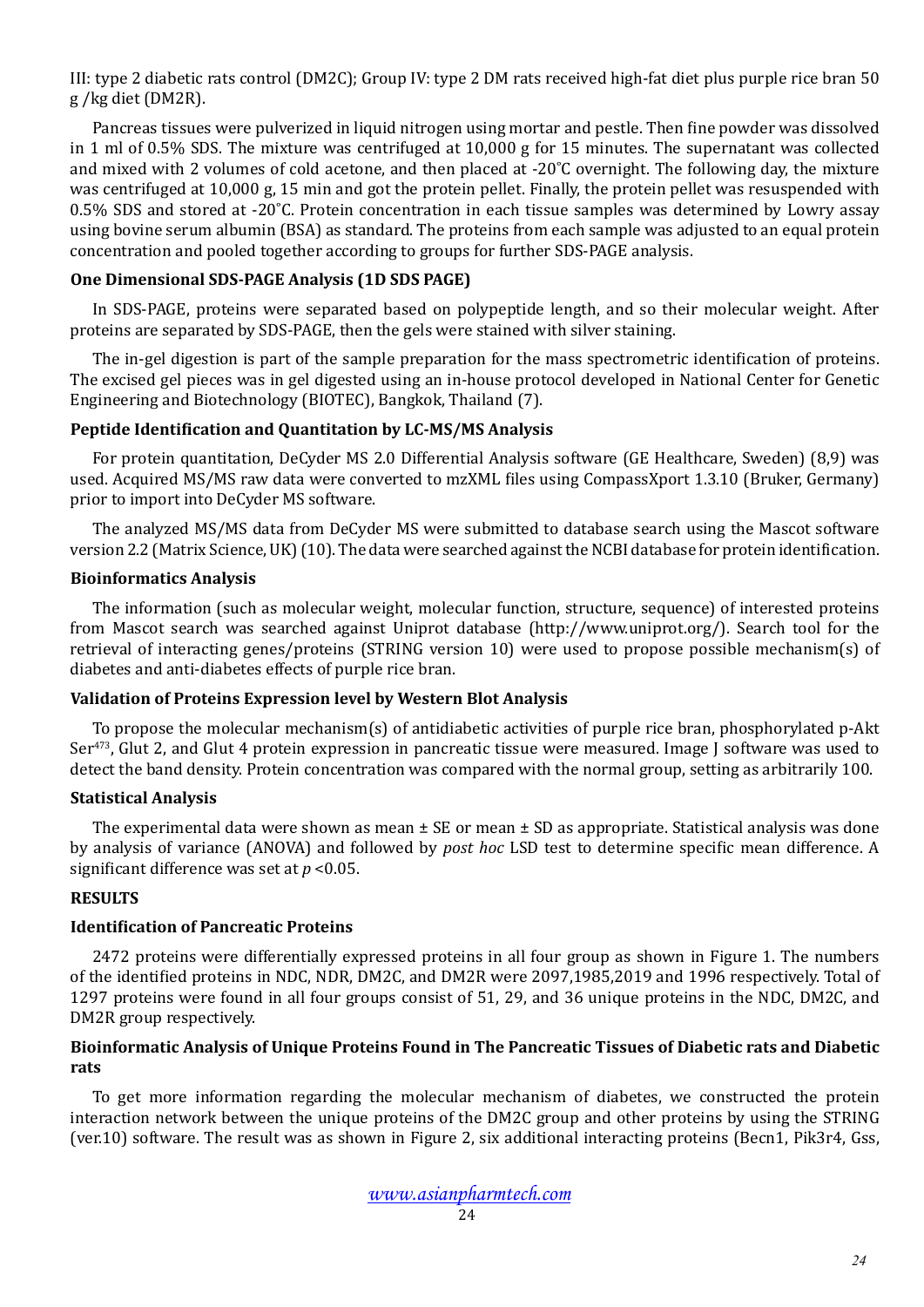#### Sai Grandhi et al, Asian Journal of Pharmaceutical Technology & Innovation, 06 (28); 2018; 25-29



*Figure 1. Venn diagram shows the total of proteins in 4 groups of pancreatic rats. (NDC: normal rats control, NDR: normal rats with purple rice bran supplement, DM2C: type 2 diabetic rats control, DM2R: diabetic rats with purple rice bran supplement).*



*Figure 2. Protein-protein interaction network (String, ver. 10) of unique proteins found in diabetic rats' pancreas. Thicker lines represent stronger association. The circular nodes indicate the different proteins.*

*Table 1: Identification and functional categories of 4 unique proteins found in diabetic rats' pancreas.*

| <b>Accession No.</b> | Protein name                                           | <b>Gene name</b> | <b>Functional</b><br>categories | Peptide<br>sequence |
|----------------------|--------------------------------------------------------|------------------|---------------------------------|---------------------|
| gi50400224           | NEDD8-activating enzyme E1 regulatory subunit          | Nae1             | Autophagy                       | <b>EKEDFR</b>       |
| gi32264635           | Z <sub>bs559</sub>                                     | Map1lc3b         | Autophagy                       | <b>TLHSLY</b>       |
| gi157822327          | Beclin 1 associated autophagy related key<br>regulator | Atg14            | Autophagy                       | EVLKAMEGK           |
| gi20302022           | Prostaglandin reductase 1                              | Ptgr1            | oxidoreductase                  | <b>VVESK</b>        |

Gpx1, Gstk1 and SOD3) were put in the network construction to get more perfect pathway. Interestingly, 4 out of 14 unique proteins (Nae1, Atg14, Ptgr1 and Map1l3cb) (Table 1) were found to be associated with proteins related with oxidative stress response proteins (Gss, Gpx1, Gstk1 and SOD3) and proteins related with autophagy pathway (Becn1, and Pik3r4). This will support the involvement of pancreatic β cell death in the development of diabetes.

# **Bioinformatic Analysis of Unique Proteins Found in The Pancreatic Tissues of Diabetic rats With Purple Rice Bran Supplement**

The protein interaction network of unique protein in DM2R rats' pancreas was studied by using the STRING (ver.10) database. As shown in Figure 3, five unique proteins (Rasgrp3, Clca 1, Olr3, Abcc4, Mfn1) (Table 2) were found to be connected with other proteins functioning in glycolysis (Pklm, Pgam2, Pkm, Eno3) and insulin signaling (such as Irs1, Foxo1, Foxo3, Irs 2). Interestingly, myosin I heavy chain (Myo 1c) (gi400429) is a protein that function in Glut 4 translocation and it was upregulated in both NDR and DM2R rats' pancreatic protein of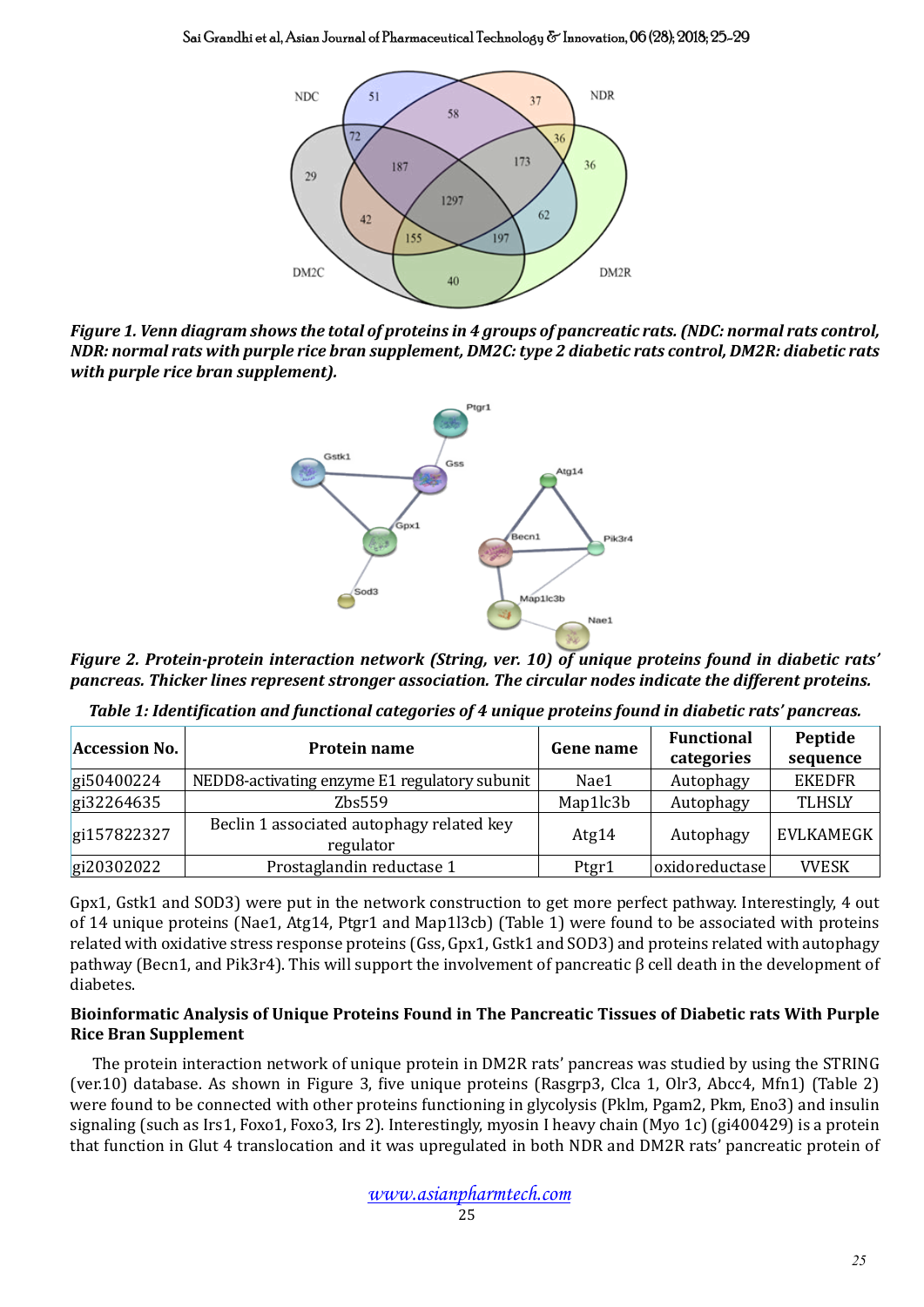#### Sai Grandhi et al, Asian Journal of Pharmaceutical Technology & Innovation, 06 (28); 2018; 26-29



*Figure 3. Protein-protein interaction network (String, ver. 10) of unique proteins found in purple rice bran supplemented diabetic rats' pancreas. Thicker lines represent stronger association. The circular nodes indicate the different proteins.*

| Table 2: Identification and functional categories of 23 unique proteins found in purple rice bran supplemented |
|----------------------------------------------------------------------------------------------------------------|
| diabetic rats' pancreas.                                                                                       |

| <b>Accession No.</b> | Protein name                                                 | Gene name         | <b>Functional</b><br>categories | Peptide sequence |
|----------------------|--------------------------------------------------------------|-------------------|---------------------------------|------------------|
| gi157818579          | Calcium-activated chloride channel regu-<br>lator1 precursor | Clca <sub>1</sub> | Cell membrane                   | QGASPILR         |
| gi157819575          | Ras guanyl-releasing protein 3                               | Rasgrp3           | Cell signaling                  | <b>DKGFAK</b>    |
| gi20376820           | Mitofusin-1                                                  | Mfn1              | cytoskeleton                    | <b>NPELDR</b>    |
| gi4757727            | Olfactory receptor                                           | Olr3              | Cell signaling                  | AAFGR            |
| gi1416570            | Multidrug resistance protein 4                               | Abcc4             | Transporter                     | NRILIIDEATANVDPR |
| gi58865398           | Cytosol aminopeptidase                                       | Lap3              | Protein catabo-<br>lism         | QVIDCQLADVNNLGK  |

this study. Furthermore, Myo 1 c showed a correlation with unique DM2R protein in STRING network. Based on this information, purple rice bran supplement might involve in insulin signaling and glucose metabolism.

# **Validation of Proteins Expression Level from Pancreatic Proteomic Analysis**

To determine the expression of proteins that functioning in insulin signaling and glucose uptake. Protein expression level of Glut 2, p-Akt ser 473, and Glut 4 were determined by western blot analysis. In this study found that Glut 2 expression was significantly reduced in DM2C group when comparison with NDC. Moreover, it was significantly increased in DM2R when compare with DM2C. However, Glut 2 expression in DM2R was comparable with NDC rats (Figure 4A). p- Akt ser 473 expression was significantly increased DM2R when compared with DM2C but no different between the experimental groups (Figure 4B). Glut 4 expression was significantly decreased in DM2C rats when compared with NDC and DM2R showing in Figure 4. From these data indicated that purple rice bran can improve glucose uptake and insulin signaling in diabetic rats.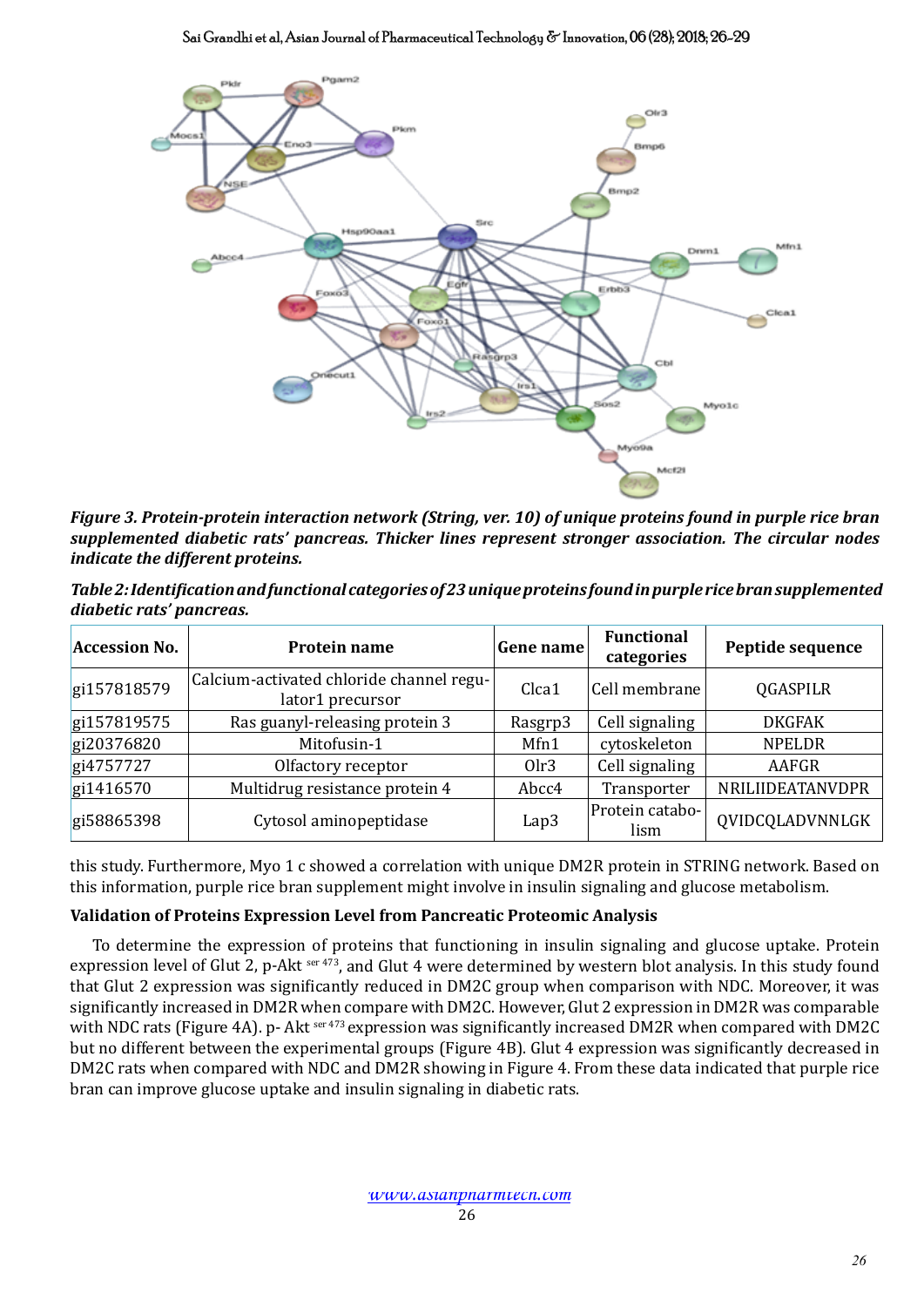

*Figure 4. Protein expression level of affected proteins from pancreatic proteomic analysis including Glut 2 (A), p-Akt ser473 (B) and Glut 4 (C). The results are shown as mean ± SD. NDC: normal rats control, NDR: normal rats with purple rice bran supplement, DM2C: type 2 diabetic rats control, DM2R: type 2 diabetic rats with purple rice bran supplement. \*p<0.05 vs NDC, #p<0.05 vs DM2C.*

# **DISCUSSION**

Type 2 diabetes is characterized by insulin resistance in peripheral tissue and impaired insulin secretion from pancreatic-β-cells dysfunction and/or the reduction of β cells mass. (11).

Pancreatic β cells loss in type 2 diabetes results from apoptosis, oxidative stress and endoplasmic reticulum stress. Based on those studies, β cell loss has been reported to be a participant in the onset of diabetes. In this study, guanyl nucleotide-releasing protein for Ras 3 (Rasgrp 3) found in type 2 diabetic rats supplement with purple rice bran. Rasgrp 3 is a member of the RasGRP family that activated MAP kinase kinase kinase phosphorylation (Raf) (12). It has previously reported that Raf 1 is required for  $\beta$ -cell survival and proliferation (13). From this finding, it can be summarized that purple rice bran can affect to Rasgrp3 expression to increase pancreatic β-cell proliferation and β-cell survival. According STITCH 4.0, we found interaction of Rasgrp3 with Myo 1c that associated with Glut 4 translocation.

Myo 1 c, myosin I heavy chain, is an actin-based motor protein. It facilitates insulin-stimulated Glut 4 translocation in adipocyte and skeletal muscle. Previously, in 3T3-L1 adipocytes, the high expression Myo1c promoted the insulin stimulated Glut 4 transport in adipocytes (14). Moreover, there was enhanced glucose uptake in skeletal muscles expressing wild-type Myo1c and impaired glucose uptake in skeletal muscles expressing mutant Myo1c. And they proposed that Myo1c increase glucose uptake by transporting Glut 4 to cellular membrane (15). However, Glut 4 is not a major glucose transporter in pancreas and Myo1 c expression in pancreas had not been reported. Interestingly, we found that Myo1c expressed in pancreatic tissue of purple rice bran supplemented diabetic group.

Glucose transporter 2 (Glut 2) is the principal glucose transporter in pancreatic tissue. Even though, glucose transporter 4 (Glut 4) also expressed in pancreatic tissue. Phosphorylated Akt (p-Akt), from insulin signaling, promotes Glut 4 translocation to membrane. From western blot analysis, purple rice bran restored the Glut 4 expression which was reduced in diabetic rats. In addition, Glut 2 protein expression is significantly increased in purple rice bran supplement in type 2 diabetic rats supplement with purple rice bran when compared with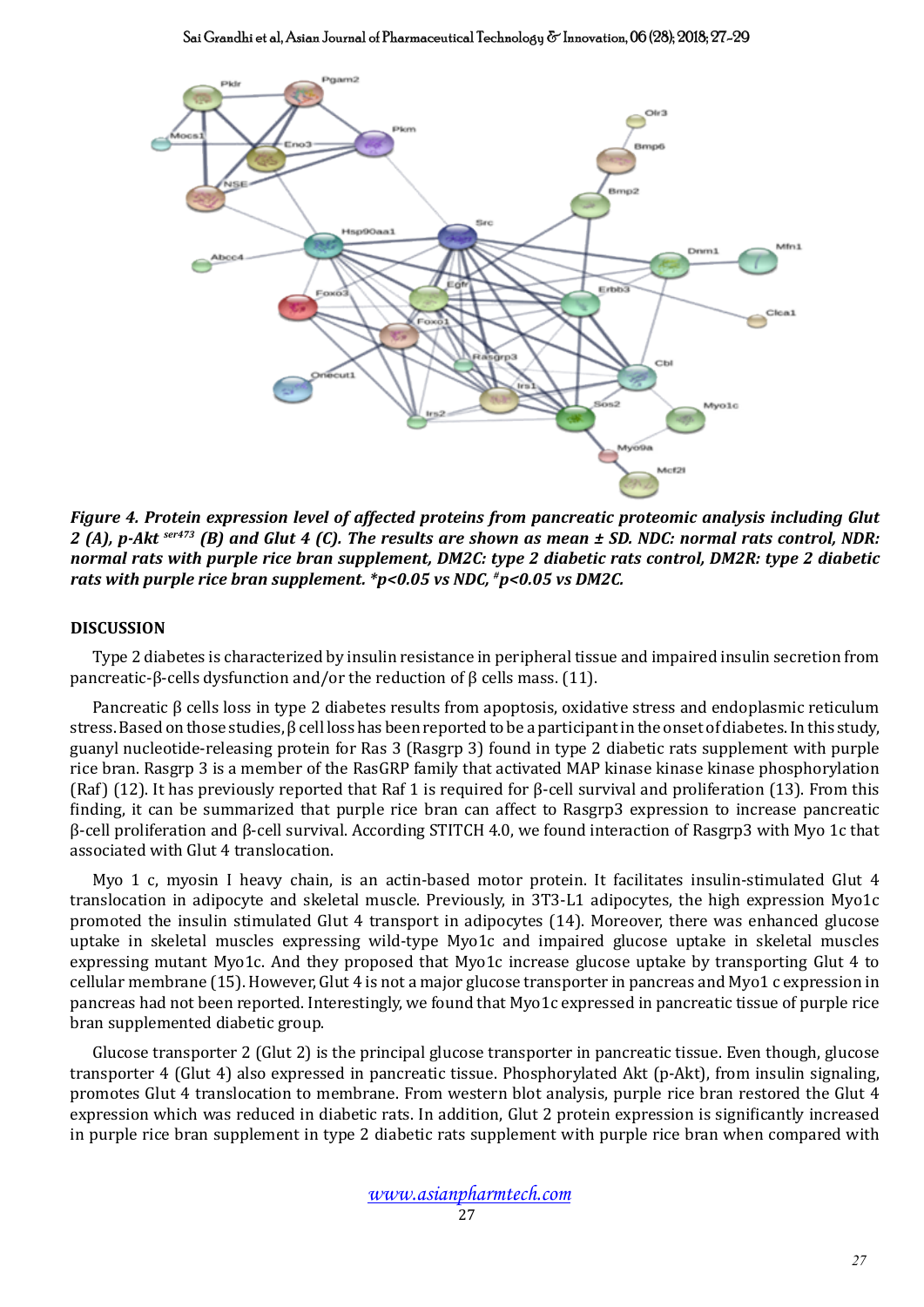diabetic rats, it can be summarized that purple rice bran activated Glut 2 and Glut 4 expression that stimulate glucose uptake in pancreas and reduce blood glucose level (16). Moreover, purple rice bran enhances glucose sensing system in diabetic rats and increased glucose uptake via Myo 1c promoting Glut 4 trafficking.

PI3K/Akt pathway is cell signaling pathway that regulate pancreatic  $\beta$  cell mass and proliferation. In previously studies found that activation of Akt signaling in transgenic mice increased β-cell mass and proliferation and maintained glucose- stimulated insulin secretion (17). Meanwhile, reduction of Akt activity in transgenic animals resulted in impaired glucose tolerance due to defective insulin secretion disturbing at the insulin exocytosis mechanism (18). From western blot analysis, purple rice bran increased phosphorylated Akt expression in pancreas. It can be suggested that Akt regulate pancreatic cell growth and maintain insulin secretion.

#### **CONCLUSION**

To date, there have been several studies on local purple rice focusing on anti-oxidant, anti-inflammation and anti-diabetic activity. However, there is not any study reveal the molecular mechanism of purple rice or purple rice bran on pancreatic tissue of diabetic rats. Because this study showed that purple rice bran can regulate β cell mass, β cell-survival, improve insulin signaling and glucose homeostasis. This purple rice bran is considered to be a great source of anti-diabetes, it may be useful in prevention and treatment of pancreatic damage in human with risk of diabetes and diabetes patients. However, the mechanism of purple rice bran still need more investigate. Significantly more research is required in working focus on the nutraceutical value and toward the development of purple rice bran as a drug or functioning food.

#### **ACKNOWLEDGEMENTS**

This study supported by Faculty of Medicine, Chiang Mai University. We wish to thank Dr. Sittiruk Roytrakul at National Center for Genetic Engineering and Biotechnology (BIOTEC) and National Research University Project under Thailand's office of the Higher Education Commission.

#### **CONFLICT OF INTEREST**

The authors have no conflict of interest.

#### **REFERENCES**

- 1. Jaacks LM, Siegel KR, Gujral UP, Narayan KMV, Type 2 diabetes: A 21<sup>st</sup> century epidemic, Best Practice & Research Clinical Endocrinology & Metabolism, 30 (3); 331-343, 2016.
- 2. Diagnosis and Classification of Diabetes Mellitus, Diabetes Care.014; 37(Supplement 1):S81.
- 3. Robertson RP, Harmon J, Tran PO, Tanaka Y, Takahashi H, Glucose Toxicity in β Cells: Type 2 Diabetes, Good Radicals Gone Bad, and the Glutathione Connection, Diabetes, 52 (3); 581, 2003.
- 4. Bernal-Mizrachi E, Wen W, Stahlhut S, Welling CM, Permutt MA, Islet β cell xpression of constitutively active Akt1/PKBα induces striking hypertrophy, hyperplasia, and hyperinsulinemia, Journal of Clinical Investigation, 108 (11); 1631-1638, 2001.
- 5. Bernal-Mizrachi E, Fatrai S, Johnson JD, Ohsugi M, Otani K, Han Z, [Polonsky KS](https://www.ncbi.nlm.nih.gov/pubmed/?term=Polonsky KS%5BAuthor%5D&cauthor=true&cauthor_uid=15467831), [Permutt MA,](https://www.ncbi.nlm.nih.gov/pubmed/?term=Permutt MA%5BAuthor%5D&cauthor=true&cauthor_uid=15467831) Defective insulin secretion and increased susceptibility to experimental diabetes are induced by reduced Akt activity in pancreatic islet β cells. Journal of Clinical Investigation, 114 (7); 928-936, 2004.
- 6. Intakhad JTP, Kobroob A, Keapai W, Wongpoomchai R, Wongmekiat O, Lailerd N, Therapeutic Efficacy of Purple Rice Husk Extraction Pancreatic Damage in High Fat-Streptozotocin Induced Diabetic Rats Proceeding of the 19th national graduate research conference, 899-907, 2018.
- 7. Abere B, Wikan N, Ubol S, Auewarakul P, Paemanee A, Kittisenachai S, Sittiruk Roytrakul ,Duncan R, Proteomic analysis of chikungunya virus infected microgial cells, PLoS One, 7(4); e34800, 2012.
- 8. Johansson C, Samskog J, Sundstrom L, Wadensten H, Bjorkesten L, Flensburg J, Differential expression analysis of Escherichia coli proteins using a novel software for relative quantitation of LC-MS/MS data, Proteomics, 6 (16); 4475-85, 2006.
- 9. Thorsell A, Portelius E, Blennow K, Westman-Brinkmalm A, Evaluation of sample fractionation using micro-